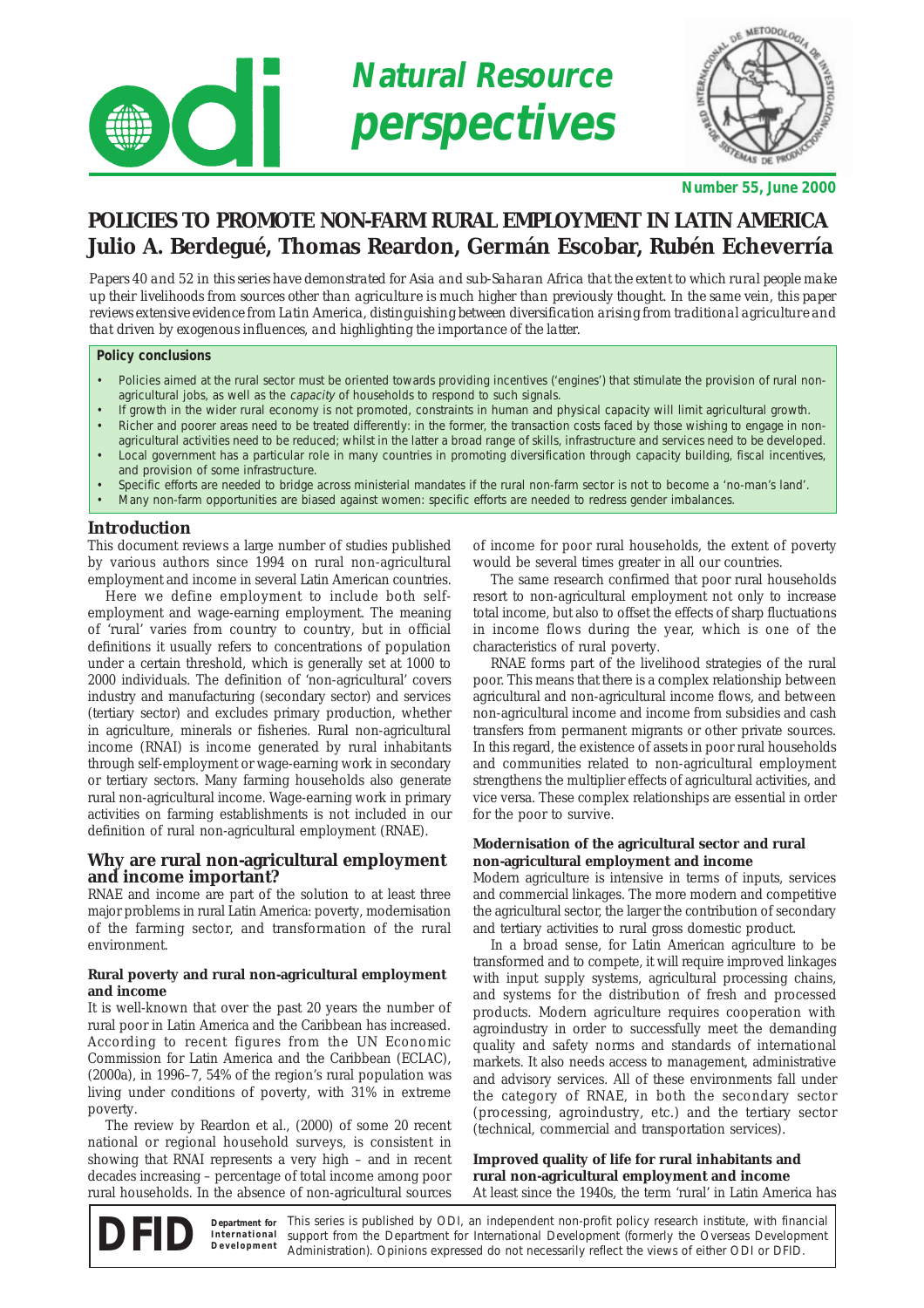been synonymous with backwardness and underdevelopment, and has been viewed as irrelevant in the quest for progress and development. In general perceptions, the supposed rural–urban dichotomy is similar to that of backwardness–modernity, agricultural–industrial, and poor– prosperous.

The development of RNAE offers a different trajectory for modernising the rural environment, through the *in situ* development of industry and services, and as part of a more general process of 'rural-urbanisation' that also affects the dimensions of culture, demographics and human settlements. Employment in industry, manufacturing, trade, tourism and other services offers options for labour or professional development which for many are more attractive than agricultural work, particularly wage-earning agricultural work.

The rural spaces exhibiting an increase in non-agricultural employment have changed the characteristics of the traditional landscape. They are characterised by the growth of towns and medium-sized cities and by stronger ties between them and their rural hinterland, through non-agricultural trade, transportation systems, and a wide range of services oriented to production, consumption and recreational needs. Ultimately, they are rural spaces that offer the inhabitants not only better economic opportunities, but also options for narrowing the quality of the life gap between the rural and urban environments.

# **Trends in RNAI and employment**

Reardon et al., (2000) reviewed various studies on RNAI, based on data from the second half of the 1990s. The absence of comparable earlier studies prevents direct estimation of change in RNAE. However, earlier RNAE data suggests that in the early 1980s, RNAI must have accounted for something like 25% to 30% of the total rural income in Latin America and the Caribbean.

By the second half of the 1990s, the share of RNAI was rising above 40% in the majority of countries for which data were available. Even in countries with a high percentage of rural population, such as Colombia or Peru, RNAI is one-half of the rural population's total income.

Our estimate of RNAI for the region as a whole – i.e. 40% of rural income, weighted by population – is much higher than that traditionally recognised by rural policy which has a predominantly agricultural bias.

Klein (1992) studied the changes in RNAE in 18 countries in the 1970s (although in some cases he obtained initial data from 1950, and in other cases, final data from the late 1980s). His main conclusions are: (a) RNAE represents a growing proportion of total employment amongst the rural Latin American population; (b) the growth of RNAE allowed the entire loss in agricultural jobs to be absorbed; (c) even after offsetting the decline in agricultural employment, RNAE contributed 1.5 million jobs; and (d) in summary, without growth in RNAE, Latin America and the Caribbean would be facing a much greater population decline in the rural regions and, most likely, more severe urban poverty than currently observed. In the 12 years covered in Klein's study (average for 18 countries), the number of individuals in rural households employed in non-agricultural sectors increased by 2.5 million, while the number of members of rural households employed in agriculture declined by 933,000. RNAE as a percentage of total employees in the country remained constant at 8%, although with respect to the number of employees from rural households, it grew from 17% to 24%, an average annual increase of 0.62%.

However, these averages conceal situations that are quite different. National trends allow us to identify five types of dynamics: (a) countries in which the absolute number of agricultural jobs is rising faster than the increase in nonagricultural jobs: Bolivia, Honduras, Paraguay and Peru; (b) countries in which the absolute number of non-agricultural jobs is rising faster than the increase in agricultural jobs: Costa Rica, Ecuador, Guatemala, Mexico and Nicaragua; (c) countries in which the absolute number of non-agricultural jobs is increasing, the absolute number of rural agricultural jobs is decreasing, and the number of agricultural workers living in towns is increasing: Brazil, Chile, Cuba and Panama; (d) countries in which the absolute number of non-agricultural jobs is increasing and the absolute number of agricultural jobs is decreasing: Colombia, El Salvador, Haiti and Venezuela; and (e) countries in which both types of rural jobs are on the decline: Uruguay. There is no significant correlation between the trends described above and changes in GDP, agricultural GDP, economically active population (EAP) or agricultural EAP. This leads to the hypothesis that the trends reflect specific patterns of changes in agriculture (intensification and diversification of agriculture) and non-agricultural activities based in the rural sector (agroindustrialisation, tourism, etc.).

Data from ECLAC (2000) strongly suggest that RNAE in the late 1990s has become dominant in the case of rural women's employment. With the sole exception of Bolivia, rural women's share of RNAE is much higher than that of rural men. In 9 of the 11 countries included in the ECLAC study, between 65% and 93% of rural women participating in the labour market did so in non-agricultural activities. By contrast, in most countries, with the exception of Costa Rica and the Dominican Republic, agricultural employment is predominant for rural men.

## **Stages, conditions and means of development of RNAE**

The view of RNAE development as a process of successive and accumulative stages starting from the production at home of low quality products for the local market does not adequately account for the diversity of situations observed in Latin America. It is possible to observe many cases in which a high degree of RNAE development has occurred independently of the prior production of inferior ('Z') goods suggested by economic theory. However, there are also broad regions of Latin America that for decades have been stuck in this stage of primary 'Z' goods and subsistence agriculture, without producing the expected accumulation of capital or progressing toward higher levels of development. By contrast, we have rural areas (or what were rural until two or three decades ago) which 'jump' directly to a stage of advanced urbanisation, as has occurred with many coastal regions that are rapidly transformed by outside investment in sectors such as tourism or manufacturing.

The 'stage-by-stage' view of development presupposes that the engine of the process is endogenous to the rural sector. Reality tells us that the engines of rural non-agricultural development vary, and frequently originate outside the rural sector.

Where RNAE *is* driven by an endogenous engine, it is possible to recognise distinct patterns. In some cases a round of activities generates sufficient surplus to promote the investment needed to develop activities responding to local and regional demand, and so on (as occurred in some rural areas of Mexico in the 1960s and 1970s as a result of the Green Revolution). In other cases, endogenous activities allow the accumulation of capital (physical, human, financial, etc.), up to the point at which the stage of development makes the region attractive for the investment of outside capital, which causes a breakdown in the trends (examples include the fruitgrowing regions of the Central Valley of Chile, or the agroindustrialisation of the rural sector of the State of São Paulo over the course of more than a century, from the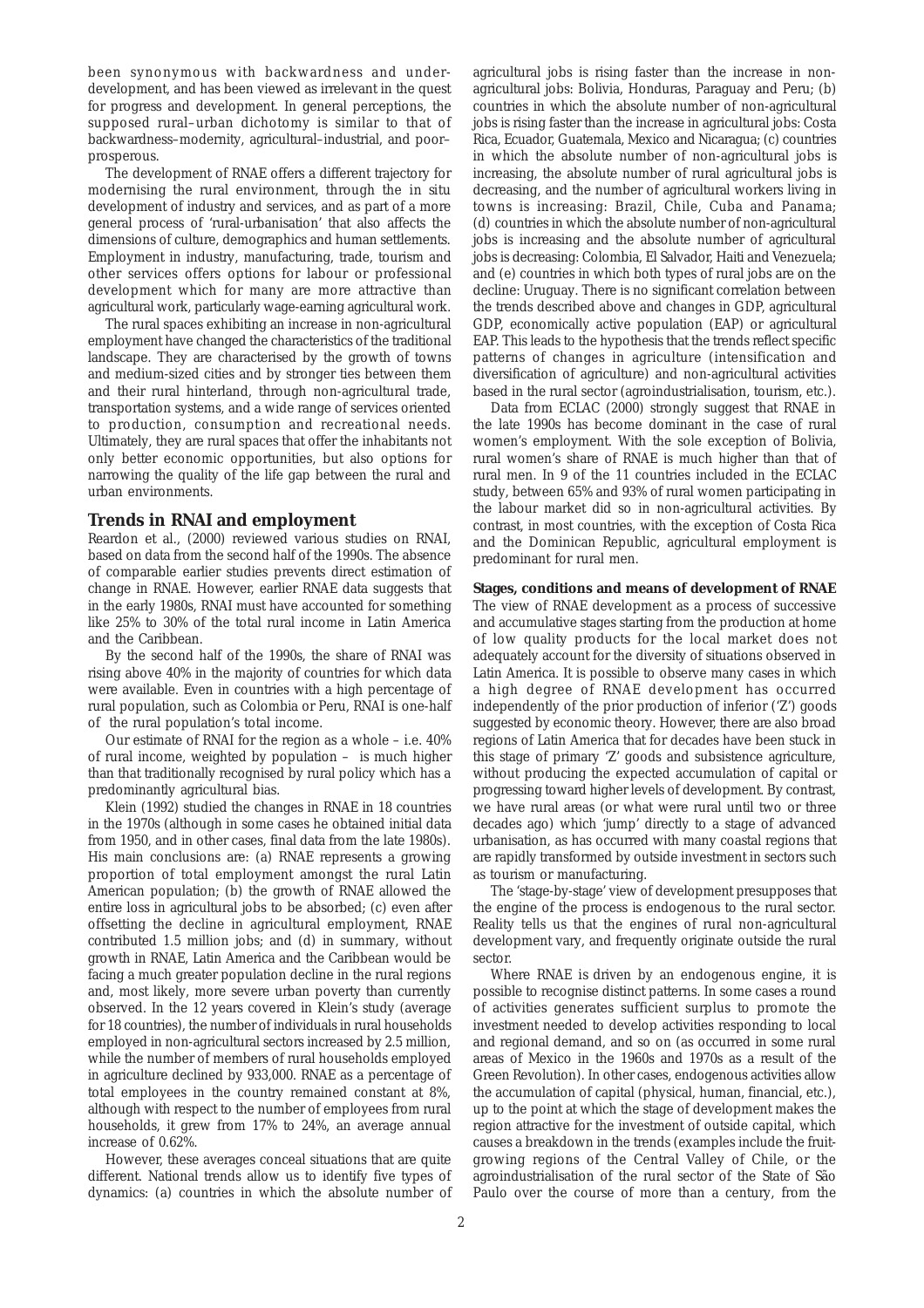production of coffee for export, to sugar cane, to citrus fruit plantations, to agroindustries involving juice and other citrus by-products).

There are also various exogenous engines of RNAE. One of them is the influence of large cities on their rural or 'rural– urban' hinterlands. The city demands a combination of goods and services, and offers a wide labour market. Many other services are developed *in situ* in the rural environment (weekend houses, restaurants, hiking and fishing activities, etc.) and that leads to a demand for new skills (domestic workers and employees for stores, construction, repair shops, etc.). Other important exogenous engines that are easily recognisable within rural Latin America include investment in tourism, mining and light industry.

Frequently, these exogenous engines are found where previous investments (typically in medium-sized or large road infrastructure and electrification works) reduce the 'economic distance' separating rural areas from the dynamic sources of demand for goods and services originating in rural, nonagricultural activities. In addition to infrastructure quality and density, the 'economic distance' between rural areas and sources of demand also depends upon population density.

In the end, RNAE development is basically explained by the existence of sources of demand for non-agricultural goods and services ('RNAE engines') that the rural population may participate in producing.

This view brings into question rural development projects and programmes that rely solely on endogenous development, i.e. development based almost solely on mobilisation of the capacities and assets of the rural population itself. In our classification, we can see that much RNAE is explained by investment decisions adopted by agents external to the rural sector.

# **Determinants of access by rural households and individuals to RNAE and RNAI**

One of the most interesting conclusions of the review by Reardon et al., (2000) is the consistency of the primary determining factors of access by rural households and individuals to rural non-agricultural employment and income. These determining factors are the following:

## **Dynamic regional economy**

Rural non-agricultural employment and income are strongly concentrated in areas characterised by dynamic and prosperous agriculture. The poorest agricultural regions – especially if they also have low levels of infrastructure – strongly depend on non-agricultural income, not because of the high absolute levels, but rather because total income, particularly agricultural income, is low. Poor or depressed agricultural areas have a greater need for sources of employment other than agriculture, but in fact have access to non-agricultural income levels that are quite low in absolute terms. In these areas, RNAE typically consists of 'refuge activities', that is, low-quality, low-productivity jobs with very low development potential. By contrast, areas with dynamic and competitive agriculture depend relatively less on nonagricultural employment, but in fact generate levels of nonagricultural income much higher than those observed in the poorer regions.

#### **Level of household income**

The poorest rural households which face enormous difficulties in basing their development on agricultural self-employment, depend to a higher degree on non-agricultural income, but the level of this type of income in absolute terms is very low. By contrast, households with high agricultural income also tend to have higher levels of non-agricultural income, although its relative weight in total income is less than in the case of the poorer households. What is occurring is that poor households are gaining access to non-agricultural refuge employment, while wealthier households have various types of assets (working capital, machinery and vehicles, labour skills and education, contacts, relations, etc.) that also afford them access to non-agricultural jobs that are more profitable and productive. Nevertheless, we must not lose sight of the fact that in the case of thousands of rural households, even access to refuge RNAE is the factor that allows them to increase their income above thresholds of poverty.

#### **Land**

The conventional view is that households with greater levels of access to land have less access to non-agricultural employment and income. Most available studies confirm that households with less land have a greater *dependence* on RNAI, but that households with more land have higher levels of this type of income. Rural households without land show bimodal behaviour: those living far from urban centres, especially in areas lacking in good road infrastructure, depend to a greater extent on wage-earning agricultural work or 'refuge' type non-agricultural jobs, while those located near cities and/or in dynamic rural areas have access to high-paying wageearning jobs.

## **Education**

Most studies are consistent in showing that educational level is a powerful determining factor in access to rural nonagricultural employment and income. In particular, only households and individuals with higher educational levels gain access to the better-paying, RNAE. Those with low levels of schooling tend to have access only to non-agricultural refuge jobs.

#### **Infrastructure**

We have already noted above that the RNAE engines frequently arise as a consequence of prior investment in infrastructure, typically roads infrastructure, electrification, and irrigation works. These investments reduce the 'economic distance' separating a rural area from the dynamic sources of demand for goods and services originating in rural, non-agricultural activity. This general analysis is confirmed at the household level.

#### **Gender**

Gender has a significant influence in determining access to non-agricultural employment and income. According to recent figures from ECLAC (2000), in 10 of the 11 countries analysed RNAE is a greater percentage of total rural employment for women than for men. In the majority of non-agricultural jobs, with the possible exception of wage-earning service jobs, women earned lower pay than men for the same type of non-agricultural employment. In addition, there are important links between the sex of an individual and other factors which help to determine access to RNAE: for example, access to land, migration experience, distance to urban centres, and ethnicity.

# **Policies to promote RNAE and RNAI1**

The studies summarised in this document suggest the following lessons for Latin America in designing and implementing policies and programmes to stimulate RNAE:

• Policies aimed at the rural sector must be oriented toward providing incentives ('engines') that stimulate households to participate in rural non-agricultural jobs, as well as the *capacity* of households to respond to such signals. The majority of rural development policies and projects are